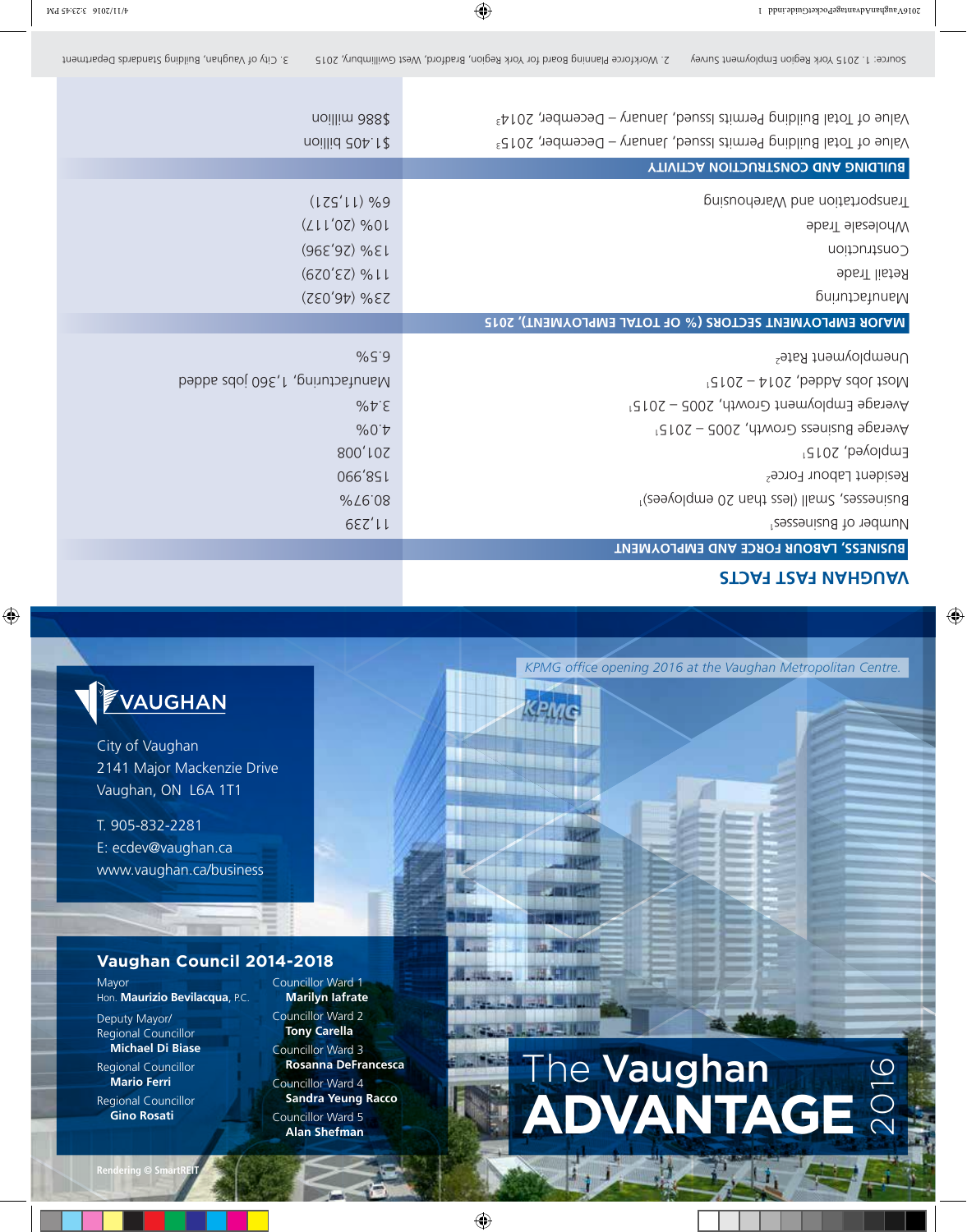### **VAUGHAN FAST FACTS**

| <b>BUSINESS, LABOUR FORCE AND EMPLOYMENT</b>                                  |                                 |
|-------------------------------------------------------------------------------|---------------------------------|
| Number of Businesses <sup>1</sup>                                             | 11,239                          |
| Businesses, Small (less than 20 employees) <sup>1</sup>                       | 80.97%                          |
| Resident Labour Force <sup>2</sup>                                            | 158,990                         |
| Employed, 2015 <sup>1</sup>                                                   | 201,008                         |
| Average Business Growth, 2005 - 2015 <sup>1</sup>                             | 4.0%                            |
| Average Employment Growth, 2005 - 2015 <sup>1</sup>                           | 3.4%                            |
| Most Jobs Added, $2014 - 2015$ <sup>1</sup>                                   | Manufacturing, 1,360 jobs added |
| Unemployment Rate <sup>2</sup>                                                | 6.5%                            |
| MAJOR EMPLOYMENT SECTORS (% OF TOTAL EMPLOYMENT), 2015                        |                                 |
| Manufacturing                                                                 | 23% (46,032)                    |
| Retail Trade                                                                  | 11% (23,029)                    |
| Construction                                                                  | 13% (26,396)                    |
| Wholesale Trade                                                               | 10% (20,117)                    |
| Transportation and Warehousing                                                | 6% (11,521)                     |
| <b>BUILDING AND CONSTRUCTION ACTIVITY</b>                                     |                                 |
| Value of Total Building Permits Issued, January - December, 2015 <sup>3</sup> | \$1.405 billion                 |
| Value of Total Building Permits Issued, January - December, 2014 <sup>3</sup> | \$886 million                   |